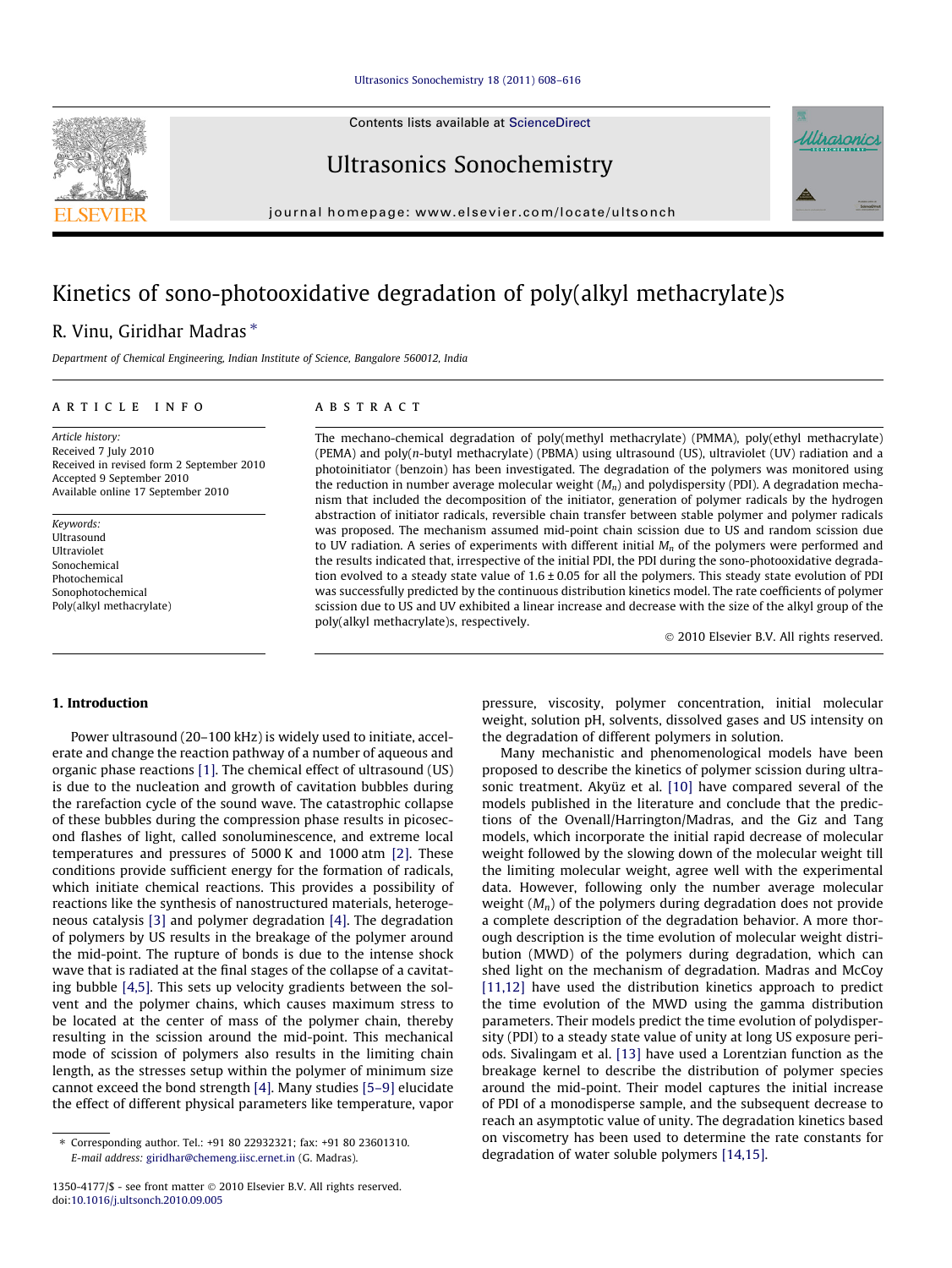Another means by which chemical reactions can be coupled to US is by the use of an alternate source of energy like the ultraviolet (UV) radiation. UV exposure is a well recognized technique to degrade polymers and it is well known that the mode of scission is purely random [16,17]. The simultaneous ultrasonic and photolytic (sonophotolytic) reactions have gained immense interest in heterogeneous catalysis for the decontamination of aqueous organic pollutants like dyes [18] and phenolic compounds [19], in presence of nano-sized  $TiO<sub>2</sub>$ . The sonophotocatalytic systems exhibit higher mineralization rates compared to the individual photocatalytic or sonocatalytic processes. However, the utilization of simultaneous US and UV to effect the degradation of polymers is a new concept, and only two studies [20,21] have explored the sonophotocatalytic degradation of chitosan [20] and water soluble polymers [21]. In our previous work on the sonophotocatalytic degradation of poly(ethylene oxide), poly(acrylic acid) and poly(vinyl pyrrolidone) using TiO<sub>2</sub> [21], a ternary chain scission model was found to describe the kinetics quite satisfactorily in terms of the time evolution of  $M_n$  and PDI. However, the mid-point scission induced by US was not considered, and the degradation was modeled using binary and ternary random scission in presence of UV and US. In this study, we attempt to incorporate both binary random scission and mid-point scission in the model.

Therefore, the aim of this study is to integrate the individual contributions of US and UV to the polymer scission to predict the time evolution of  $M_n$  and PDI for the degradation of a series of poly(alkyl methacrylate)s, viz., poly(methyl methacrylate) (PMMA), poly(ethyl methacrylate) (PEMA) and poly(n-butyl methacrylate) (PBMA). PMMA, a widely used thermoplastic, finds applications in glass replacements, intraocular lenses, fixing dentures, and in paints and lubricating fluids. Importantly, MMA is copolymerized with other methacrylates and acrylates to improve the impact strength, glass transition temperature, and thermal- and photostability. Hence, the mechano-chemical degradation of these polymers can be used to modify the properties of the end product and for the effective remediation of the waste plastics.

Therefore, in this work, we report the sono-photooxidative degradation of PMMA, PEMA and PBMA in presence of toluene as the solvent, and benzoin as the photoinitiator. A detailed degradation mechanism has been proposed and modeled using continuous distribution kinetics. The time evolution of  $M_n$  and PDI are discussed based on the mechanism of chain scission.

## 2. Experimental section

#### 2.1. Materials and methods

The monomers, ethyl methacrylate (EMA) and butyl methacrylate (BMA), were procured from Sigma Aldrich, and methyl methacrylate (MMA) was purchased from Rolex Chemicals, India. MMA and BMA were washed initially with 5% caustic solution and then with water to remove the hydroquinone inhibitor. The initiators, azobisisobutyronitrile (AIBN, Sigma Aldrich) and benzoin (S.D. Fine Chemicals, India) were used as received. Tetrahydrofuran (THF) and toluene (Merck, India) were of HPLC grade.

All the poly(alkyl methacrylate)s, except PEMA1 (Sigma Aldrich) (see Table SI 1 in supplementary information), were synthesized by free radical bulk polymerization. Polymers of different  $M_n$  were synthesized by using different concentrations of AIBN ranging from 0.15 to 0.45 wt.% in 10 mL of the respective monomer solutions. The monomer and initiator solutions were polymerized at  $60^{\circ}$ C under nitrogen atmosphere in a thermostated water bath. The synthesized polymers were precipitated twice in methanol for the removal of unreacted monomer and dried until constant weight was obtained. The  $M_n$  and PDI of the synthesized polymers are shown in Table SI 1 (see supplementary information).

#### 2.2. Sonophotolytic reactor

All the degradation experiments were conducted in a sonophotolytic reactor. The polymer solution to be degraded was taken in a jacketed borosilicate glass container of 5.2 cm i.d., 7.6 cm o.d. and 10 cm height. The ultrasonic horn (Vibronics, India; frequency – 25 kHz) of  $1<sup>n</sup>$  dia. was dipped into the polymer solution such that the distance between the bottom of the container and the horn was 2 cm. This ensured that the polymer solution was continuously stirred using a magnetic stirrer and the experiments were repeatable. Stirring the reaction mixture helps in the dispersal of the cavitation bubbles throughout the reaction volume. The UV light source was 125 W high pressure mercury vapor lamp (HPML) placed inside a jacketed quartz tube of 4 cm i.d., 4.7 cm o.d. and 18 cm height. The distance between the UV light source and the reaction vessel was 1 cm. Cold water was circulated in the jacket of the container and in the annulus of the quartz tube to quench the heat generated, and to maintain the reaction temperature at 35  $\degree$ C. The schematic of the sonophotolytic reactor is provided in Fig. SI 2 (see supplementary information). The actual power intensity of the US horn determined by a standard calorimetric technique [1], ranged from 1.2 to 2.7 W  $cm^{-2}$ . The power intensity was varied by adjusting the voltage input to the processor. The UV lamp radiated predominantly at 365 nm, and the intensity and photon flux calculated by o-nitrobenzaldehyde actinometry [22] were 10.5  $\mu$ Einstein s<sup>-1</sup> and 965  $\mu$ W cm<sup>-2</sup>, respectively. During the 7 h experiments, the change in the actual power intensity was less than 1% and the variation of the temperature of the solution was less than  $0.1$  °C.

## 2.3. Degradation experiments

All the sonolytic and sono-photooxidative degradation experiments were carried out in toluene as the solvent. The reasons for the choice of the solvent are discussed in the results and discussion section. The reaction volume was 100 mL and the US power intensity was fixed at 1.2 W  $cm^{-2}$ . The concentrations of the initiator and the polymer were 11.78 mmol L<sup>-1</sup> (2.5 g L<sup>-1</sup>) and 3.1 ± 0.1  $\times$  10<sup>-6</sup> mol  $L^{-1}$ , respectively. Aliquots of 0.5 mL were withdrawn at periodic intervals for the determination of  $M_n$  and PDI.

## 2.4. Analysis

The samples were analyzed for  $M_n$  and PDI in a gel permeation chromatograph (GPC). The GPC system consisted of a Waters 510 HPLC pump, Rheodyne 7725i injector (sample loop – 0.2 mL), three size exclusion columns (Waters HR-5E, HR-3 and HR-0.5, measuring 300 mm  $\times$  7.5 mm, maintained at 30 °C) and a differential refractometer (Waters 2410). The eluent, THF, was pumped at a flow rate of 1 mL min<sup>-1</sup>. The columns were calibrated using eleven poly(styrene) narrow standards (Polymer Standards, USA, and TSK Standards, Japan) of molecular weight (MW) ranging from 500 to  $3.8 \times 10^6$  g mol<sup>-1</sup>. The calibration equation based on MW and retention time was used to convert the chromatogram to molecular weight distribution. The concentration of the initiator during UV + US exposure was determined by monitoring the reduction of peak height in the GPC chromatogram.

## 3. Mechanism of sono-photooxidative degradation

The proposed mechanism of sono-photooxidative degradation of poly(alkyl methacrylate)s is based on the experimental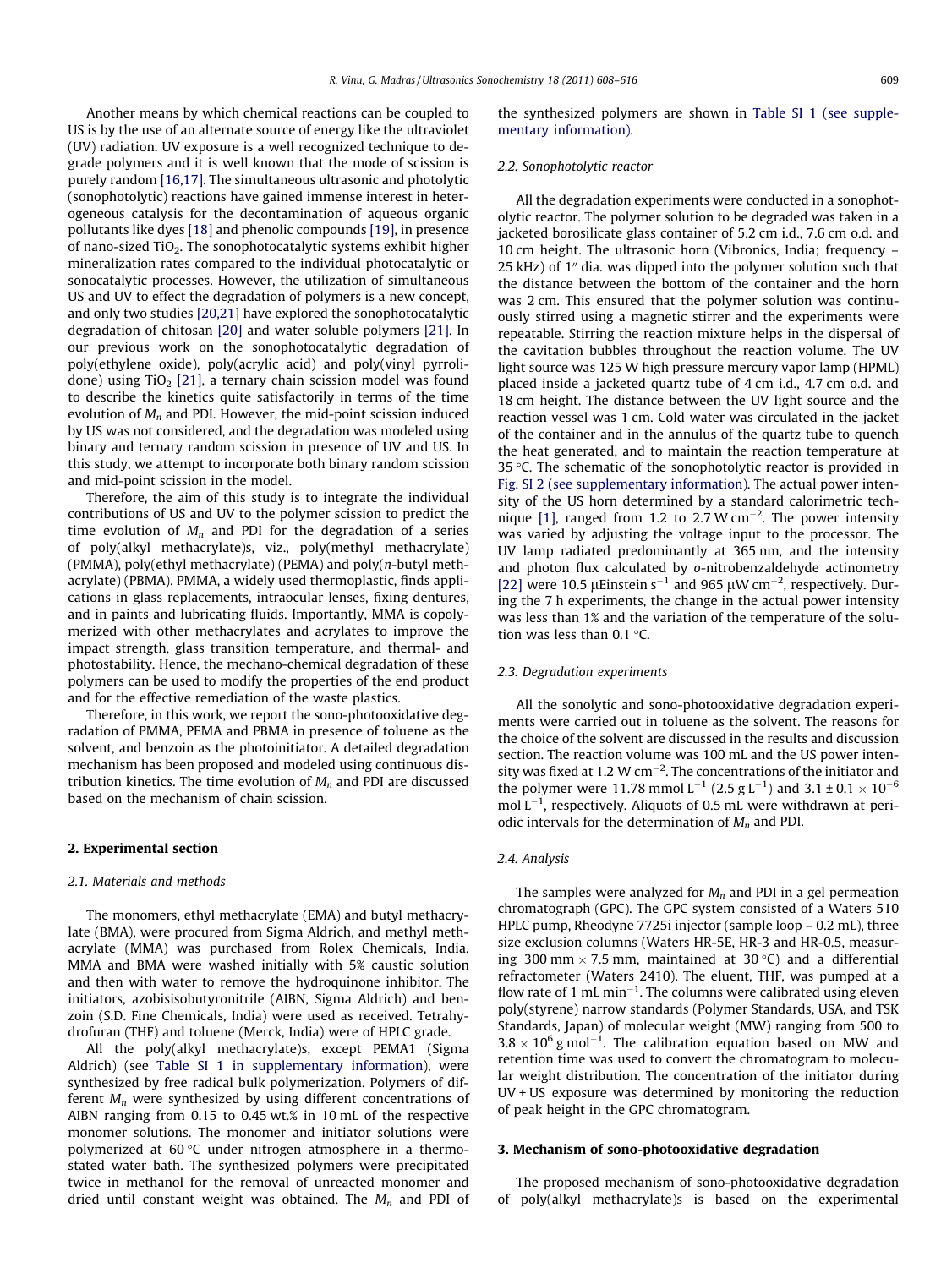observations, and the reactions are modeled using continuous distribution kinetics. This approach accounts for the size distribution of the polymer and polymer radicals, and hence the MW, x, of the polymer  $(P(x))$  and the polymer radical  $(R(x))$  is treated as a continuous variable. Such models have been previously applied for the degradation of polymers using non-conventional sources of energy like US [8], UV [17] and microwave [23]. However, the model derived in this work is new for sono-photooxidative degradation of polymers.

#### 3.1. Reversible initiation and termination

$$
P(x) \stackrel{k_i}{\rightarrow} R^*(x') + R^*(x - x')
$$
 (A1)

$$
R'(x') + R'(x - x') \stackrel{k_t}{\rightarrow} P(x') + P(x - x')
$$
 (A2)

This step signifies the formation of polymer radicals by the initiation of the stable polymer species (reaction (A1)) and the termination of the polymer radicals to form the stable polymer (reaction (A2)). As the predominant mode of termination of alkyl methacrylates is by disproportionation [24], we have ignored the termination reaction by combination. The above reactions, along with hydrogen abstraction and chain scission form the elementary steps of Rice-Herzfeld mechanism [25], proposed originally for the thermal cracking of organic compounds. The rate of initiation is very small due to the high activation energy (80–90 kcal mol $^{-1}$ ) of this step [26]. Therefore, compared to the frequency of the chain scission reactions (Section 3.6) whose activation energy usually lies in the range 30–40 kcal mol $^{-1}$  [27], the initiation reaction can be ignored. Moreover, owing to the high reactivity and low concentration of the radicals, the rate of termination reaction is also small. The above two limiting conditions are known as the long chain approximation (LCA). It is important to note, however, that these reactions are essential for the degradation to start and terminate. Smagala and McCoy [28] have compared the polymer and radical concentration profiles obtained by the full numerical solution with the analytical solution, and conclude that the predictions of the analytical solution with LCA agrees well with the numerical solution in the initial time range of less than 10 to 20 h of reaction time, for the analysis of experimental data. Also, the PDI profiles predicted by the numerical and analytical solution techniques were in good agreement with each other. Therefore, we have ignored the contribution of the rate coefficients,  $k_i$  and  $k_t$  to the overall reaction rate.

## 3.2. Hydrogen abstraction

$$
P(x) + R'(x') \Longrightarrow S'(x + x') \Longrightarrow P(x') + R'(x)
$$
\n(B1)

$$
P(x) \underset{k_H}{\overset{k_h}{\rightleftharpoons}} R'(x) \tag{B2}
$$

This reaction represents the chain transfer of polymer to polymer radical and vice versa, through the formation of a radical adduct species, S. This unstable intermediate species undergoes  $\beta$ -scission to yield the polymer and radical species with the chains interchanged. The bimolecular reaction (B1) can be reduced to the form represented by reaction (B2) by the application of pseudo steady state approximation on the intermediate species [28]. This is known as the hydrogen abstraction reaction, as a polymer radical is formed by the abstraction of a proton from the stable polymer, and the addition of a proton to the polymer radical yields a stable polymer species. The hydrogen abstraction reaction can also occur within the chain, i.e., intramolecular, resulting in the formation of a radical around the mid-point or at random position within the chain. The representation in reaction (B2) does not differentiate between a chain end and an inter chain radical. Chiantore et al. [29]

have shown by UV/Vis and FT-IR spectroscopy that inter chain polymer radicals are indeed formed when poly(ethyl methacrylate) is exposed to UV radiation. These radicals serve as scission centers leading to the formation of a stable polymer species and a fragment radical, according to reaction (F). The chain length independent rate coefficients are given by  $k_H$  and  $k_h$  [27,28,30].

## 3.3. Photodecomposition of the initiator

$$
C_6H_5CH(OH)COC_6H_5\stackrel{h\nu}{\rightarrow} C_6H_5CH-OH+C_6H_5C=0\ \ \hspace{1.5cm} (C1)
$$

$$
I_2 \stackrel{k_d}{\to} I_\alpha + I_\beta \tag{C2}
$$

Benzoin is one of the most common photoinitiators and upon excitation with UV radiation, benzoin undergoes  $\alpha$ -cleavage to form two radical species, viz., hydroxy benzyl radical  $(I_{\alpha})$  and benzoyl radical  $(I_{\beta})$  [31]. The first-order rate constant of this induced decomposition is given by  $k_d$ .

## 3.4. Hydrogen abstraction by the initiator radicals

$$
P(x) + I \stackrel{k_i}{\rightarrow} R'(x) + I - H \tag{D}
$$

Hageman and Overeem [32] have established by NMR and mass spectroscopy that both the radicals  $(I_{\alpha})$  and  $(I_{\beta})$  are involved in reactions like hydrogen abstraction, dimerization and solvent attack to form benzaldehyde, benzil, benzophenone and pinacol derivatives. The abstraction of a proton from the polymer species to form a polymer radical is the major reaction of the benzoyl radical and the minor reaction for the hydroxy benzyl radical. However, in the proposed mechanism, we do not distinguish the contribution of either of the radicals in the hydrogen abstraction reaction, and hence the initiator radical is denoted as *, with rate* coefficient  $k_1$ . The major and minor side products (I–H) of this reaction are benzaldehyde and benzyl alcohol, respectively.

## 3.5. Radical capping by the initiator

$$
R'(x) + I_2 \stackrel{k_2}{\rightarrow} P(x) + I'
$$
 (E)

This reaction represents the formation of stable polymer species from the polymer radical by the interaction with the initiator. In this reaction, the initiator radical acts to cap off the polymer radical, thereby forming the stable polymer. Daraboina and Madras [8] have recently reported that common thermal initiators like benzoyl peroxide, AIBN and dicumyl peroxide undergo this reaction to stabilize the degradation of poly(alkyl methacrylate)s by US. However, in our experiments with benzoin as the initiator for the US degradation of PEMA1, it was observed that the concentration of the initiator remained constant even after long hours (>7 h) of US exposure, and the  $M_n$  and PDI profiles were comparable with that observed for sonolysis. This shows that benzoin initiates the polymer radicals only by the UV pathway (reaction (D)) and it has no interaction with US. To further verify this, the concentration of benzoin was monitored when only benzoin was sonolyzed. The concentration did not change, indicating that benzoin does not cleave under US exposure. Furthermore, our initial simulations with this reaction revealed that the rate coefficient  $k_2$  has a negligible effect on the overall concentration profiles of the polymer. Hence, we have ignored the contribution of reaction (E) in the derivation of rate equations.

#### 3.6. Radical chain scission

$$
- CH2 - \dot{C}(X) - CH2 - C(CH3)(COOR) - \rightarrow
$$
  
\n
$$
- CH2 - C(X) = CH2 + \dot{C}(CH3)(COOR) -
$$
  
\nwhere X is -CH<sub>3</sub> or -COOR (F1)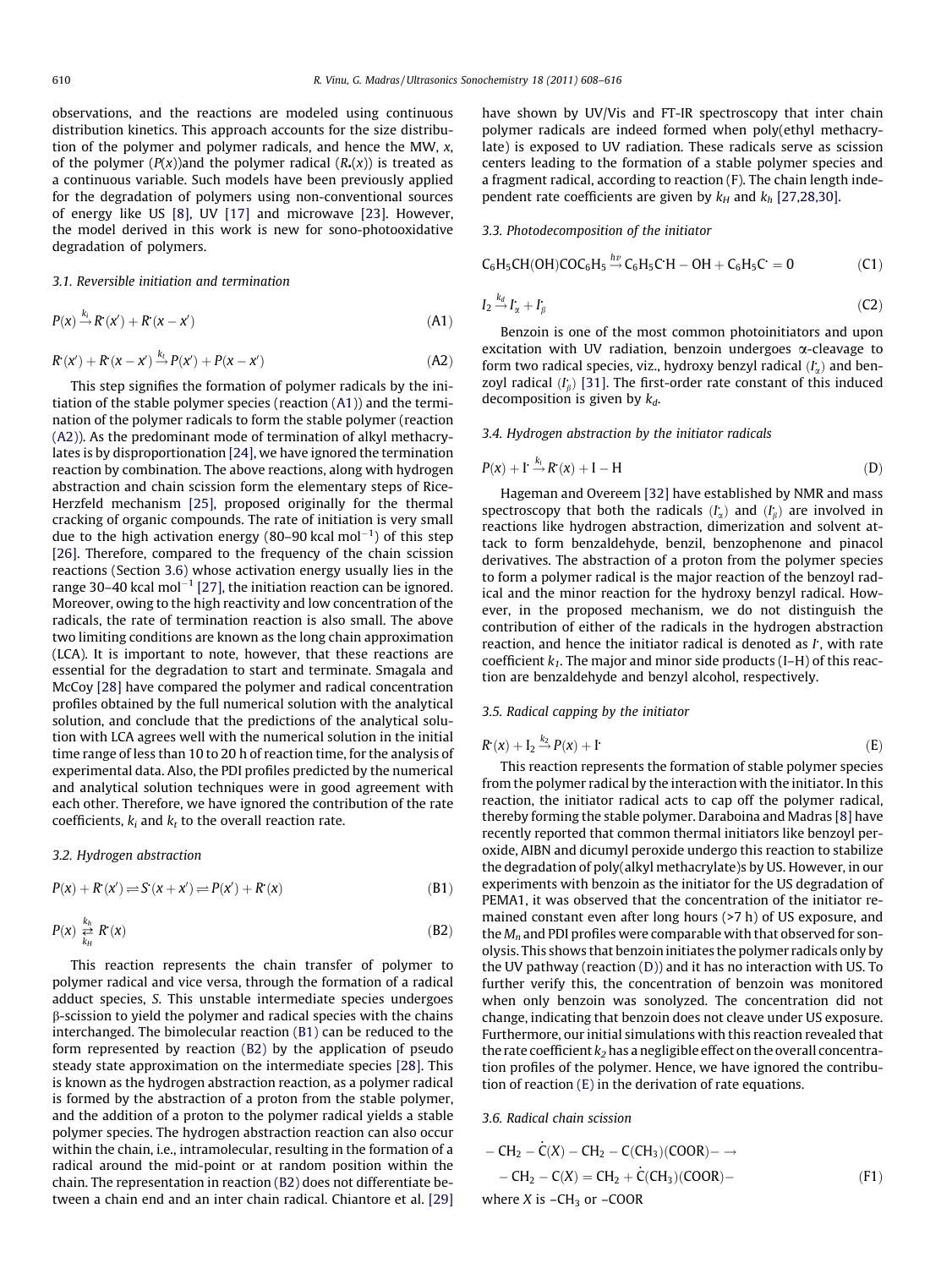$$
R^{\cdot}(x) \stackrel{k_b(x)}{\rightarrow} P(x') + R^{\cdot}(x - x')
$$
 (F2)

The final reaction is the breakage or scission of the polymer radical of MW  $x$  to yield stable polymer species of MW  $x$ ', and a polymer radical fragment of MW x-x'. The polymer radical which undergoes scission is one where the radical is within the chain, and not at the chain end (reaction (F1)). Such radicals are usually formed in poly(alkyl methacrylate)s by the abstraction of a methyl radical or ester radical in presence of UV radiation [29,33]. We have included the mid-point scission due to US  $(x' = x/2)$  and the random scission due to UV radiation. Hence, the rate coefficient,  $\kappa_b(x)$ , for this reaction is given by  $\kappa_b(x) = \kappa_{b,UV}(x) + \kappa_{b,US}(x)$ . The random scission rate coefficient due to UV contribution, which has a linear dependence on MW, is given by  $\kappa_{b,UV}(x) = k_{b,UV}(x)$ . The rate coefficient for the mid-point chain scission due to US is given by  $\kappa_{b,US}(x) = k_{b,US}(x - x_L)$  [6,11], where  $x_L$  is the limiting MW. This is consistent with our experimental results that at long time periods,  $M_n$  of the poly(alkyl methacrylate)s approaches a limiting value when degraded with US + UV + benzoin. Moreover, the absence of any low MW compounds like monomers or oligomers in the GPC chromatogram, confirmed the absence of depolymerization reaction and shows that the scission is primarily due to mid-point and random chain scission mechanisms.

## 3.7. Rate equations

A detailed derivation of the rate equations is given in Appendix A (see SI 3 in supplementary information). The rate equations for the initiator and the polymer species involved in reaction mechanism (A) to (F) are given by (see SI 3 in supplementary information)

$$
-\frac{d[l_2]}{dt} = k_d[l_2] \tag{1}
$$

$$
\frac{dp^{(n)}}{dt} = -k_h p^{(n)} + k_H r^{(n)} - k_d [I_2] \frac{p^{(n)}}{p^{(0)}} + \frac{k_{b,UV}}{n+1} r^{(n+1)} + \frac{k_{b,US}}{2^n} (r^{(n+1)} - r^{(n)} x_L)
$$
\n(2)

The solution of Eq. (1) is given by  $[I_2]$  =  $[I_2]_0$  exp ( $-k_d t$ ), where  $[I_2]_0$  is the initial initiator concentration. The rate coefficient  $k_d$ was determined experimentally by degrading the initiator of different concentrations in toluene in presence of UV + US. By this,  $k_d$  was determined to be 10<sup>-4</sup> s<sup>-1</sup>. The decomposition rate of the initiator was also monitored in presence of the polymers and it was found that the above value of  $k_d$  was not significantly affected.

In order to predict the time evolution of  $M_n$  and PDI, given by  $p_0^{(1)}/p^{(0)}$ , and  $p^{(2)}p^{(0)}/p_0^{(1)^2}$ , respectively. Eq. (2) was solved numerically for  $n = 0$  and 2, with the initial conditions  $p^{(0)}$  $\dot{p}(t=0) = p_0^{(0)} = p_0^{(1)}/M_{n,t=0}$  and  $p^{(2)}(t=0) = p_0^{(2)} = PDI_{t=0}p_0^{(1)^2}/p_0^{(0)}$ by fitting the experimental data of polymer molar concentration  $(p^{(0)})$  and polymer second moment  $(p^{(2)})$ . The expressions for  $r^{(0)}$ ,  $r^{(1)}$ ,  $r^{(2)}$  and  $r^{(3)}$  are given in Appendix A (see SI 3 in supplementary information).

## 4. Results and discussion

## 4.1. Initial experiments

Fig. 1(a) shows the experimental profiles of  $M_n$  during the degradation of PMMA1 in toluene under different conditions. It is clear that the combinative system of US + UV + benzoin results in the higher initial rate of degradation compared to the US + UV system without benzoin. This occurs till most of the initiator is consumed in the formation of initiator radicals that abstract hydrogen from the stable polymer to form polymer radicals, according to reaction



Fig. 1. Experimental time evolution profiles of (a)  $M_n$  and (b) PDI for PMMA1 under various conditions of US and UV irradiation.

(D). However at long time periods, the profiles are nearly the same and a limiting  $M_n$  is attained. The degradation of PMMA1 with only US proceeds at a lower rate compared to the US + UV systems, and the time evolution of  $M_n$  to the limiting MW is also slower. Finally, the UV + benzoin results in the slowest degradation of PMMA1 compared to all the systems. This shows that US is the primary contributor for the degradation of the polymer and the effect of UV + initiator is only to accelerate the degradation in the initial time period. The PDI profiles in Fig. 1(b) suggest that, for the photooxidative degradation, the PDI approaches a limiting value of 2, in agreement with the pure random scission of polymers [12]. The PDI profile for the sonolytic degradation shows a continuous decrease suggesting that it tends to the limiting value of 1. Moreover, as all the synthesized polymers were polydisperse (PDI > 2.4), an initial increase in PDI was not observed. Interestingly, the PDI for the sono-photolytic degradation with and without the initiator exhibits a steady value of  $1.6 \pm 0.05$  at long time periods, indicating that the effect of coupling of UV radiation to US is to increase the PDI (>1), characteristic of the random scission of the polymer. We will show in the forthcoming sections that this is the limiting value of PDI for the degradation of all the poly(alkyl methacrylate)s.

#### 4.2. Reaction conditions

Based on the initial observations, sonolytic and sono-photooxidative degradation of a series of poly(alkyl methacrylate)s were performed. PMMA, PEMA and PBMA of three different initial  $M_n$ and PDI (Table SI 1 in supplementary information) were degraded in toluene as the solvent. It is well known that solvents with higher vapor pressure reduce the intensity of shock wave radiated during the collapse of the bubbles, due to the cushioning effect of the vapor inside the cavitation bubble. Hence, the US degradation of polymers in different solvents follows the order: 1,2-dichlorobenzene  $(DCB)$  > xylene  $\approx$  chlorobenzene > toluene > ethyl acetate > benzene [8,34]. However, we have used toluene as the solvent in all our experiments. The reasons can be attributed to the following: firstly, in the initial sono-photooxidative experiments with DCB, yellowing of the polymer solution was observed within 15 min of irradiation. In order to confirm if the yellowing of the solution is due to the reactions of the ester side group of the methacrylates or due to the solvent itself, pure DCB was exposed to UV radiation. It was observed that the darkening of the solution was more pronounced. This can be primarily attributed to the formation of intermediates like substituted chlorophenolic compounds [35]. These intermediates, apart from affecting the kinetics of the degradation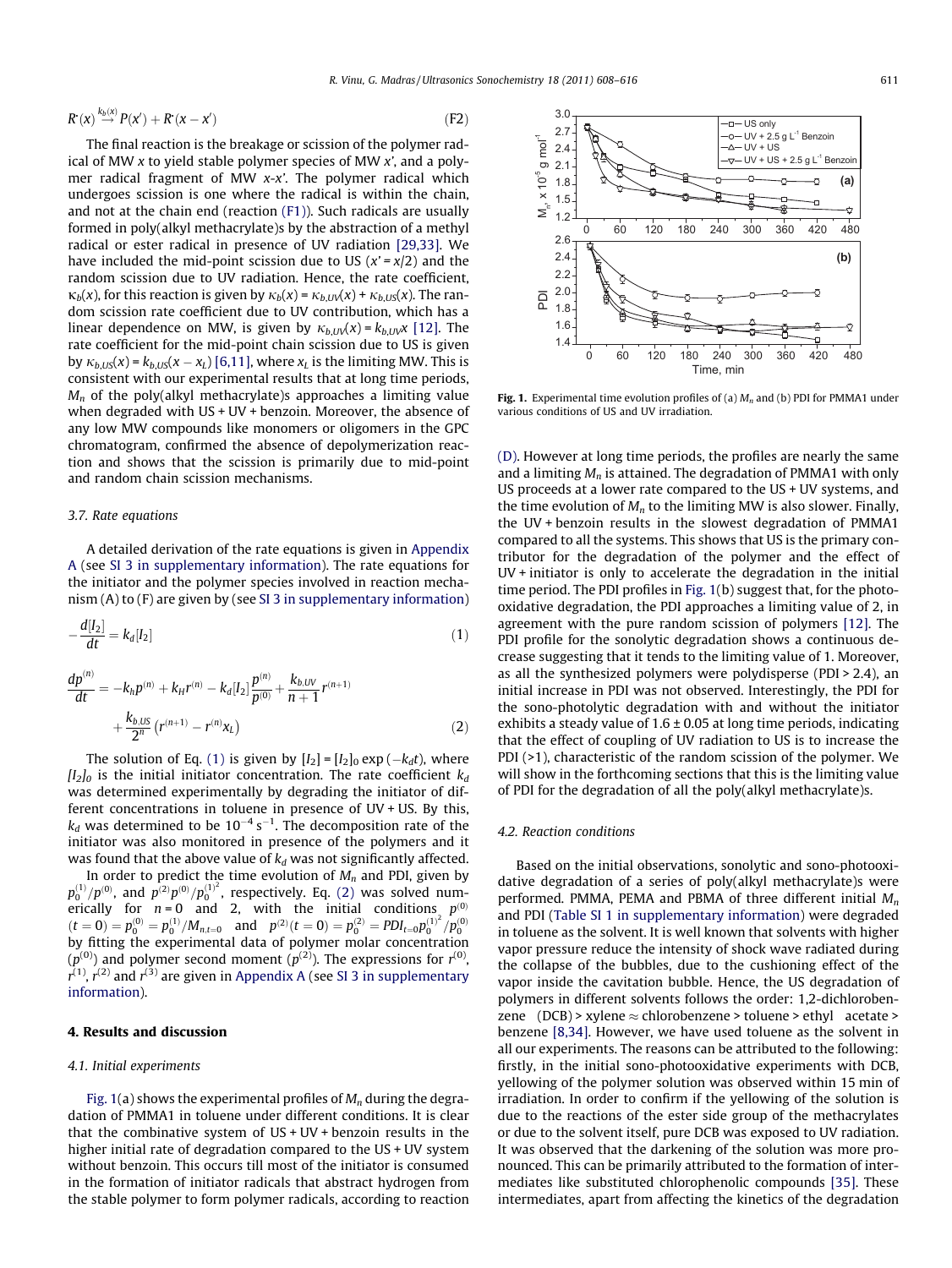of the polymer, might filter the incident UV radiation from reaching the polymer chains. This was also observed for chlorobenzene, but at longer time periods. Therefore toluene was chosen as the solvent for all the reactions. Furthermore, the low viscosity of toluene compared to the other solvents might facilitate the mobility of the polymer radicals in undergoing scission by UV radiation. Thus, our choice of toluene as the ''optimum solvent" for the combined US + UV degradation is validated.

From Table SI 1 (see supplementary information), it is clear that for each poly(alkyl methacrylate), the initial  $M_n$  and PDI are different, and in order to have a fair comparison of the degradability of the polymers by the combined action of  $US + UV +$  initiator, the mass concentration has to be varied. This is because, the effect of UV + benzoin is to accelerate the degradation by the abstraction of protons from the polymer species, and hence, the oxidizer to abstractable hydrogen ratio is a crucial factor that determines the degradation of the polymers. Thus, for a constant molar concentration of the initiator, the polymer molar concentration has to be the same for all the polymers. Therefore, the mass concentration of the polymers was varied based on the initial  $M_n$  to conserve this quantity. We have used a polymer molar concentration of  $3.1 \pm 0.1 \times$  $10^{-6}$  mol L<sup>-1</sup>, which corresponds to a mass concentration of 0.1– 0.4% w/v for the different polymers. This concentration range is in the dilute solution limit, and so no significant variation in the rate of degradation would occur due to the effect of US [36]. Moreover, it is well known that polymers with higher  $M_n$ , degrade at higher rates, while polymer solutions of high concentration degrade at lower rates in presence of US [4,7]. This also supports our argument that the polymer mass concentration should be different for polymers of different initial  $M_n$  to compare the degradation rates. Therefore, the experimental conditions we have chosen correspond to the maximum degradation rates attainable with both UV and US.

## 4.3. Solution of the rate equations

The ordinary differential rate equation (2) for  $n = 0$  and 2, were solved for three different initial conditions, corresponding to three different initial  $M_n$  for PMMA and PEMA at 2.5 g L $^{-1}$  benzoin, and five different initial conditions for PBMA (three different initial  $M_n$  and three different initial initiator concentrations  $-$  2.5, 5 and 8 g L $^{-1}$ ). The equations were numerically solved using Runge Kutta 4th order formula in Matlab, by assuming realistic initial values for the rate coefficients  $k_h$ ,  $k_H$ ,  $k_{h,UV}$  and  $k_{h,US}$ , from the literature [8,30,33]. The output of this function was fed to the non-linear curve fitting module 'lsqcurvefit', which works on the basis of interior reflective Newton algorithm. The updated values of the rate coefficients were used to solve the rate equations in the next iteration, till the convergence criterion is met. The convergence was monitored by a residual, which is defined as the sum of the squares of the deviations of the experimental and model values. The iteration was stopped when the residual was minimum and invariant. For the sonolytic degradation of poly(alkyl methacrylate)s, the initiator concentration and the scission rate coefficient due to UV  $(k_{b,UV})$  were set to zero, and the simulation was carried out for three different initial  $M_n$  of PMMA, PEMA and PBMA. Table 1 shows the rate coefficients for different polymer systems, and the error associated with these rate coefficients was less than 5%.

#### 4.4. Model correlations

Figs. 2–4 depict the experimental and model correlated time evolution profiles of  $p^{(0)},$   $p^{(2)},$   $M_n$  and PDI for the sono-photooxidative degradation of PMMA2, PEMA2 and PBMA2 with 2.5 g  $\mathtt{L}^{-1}$  benzoin. It is clear that the model correlates the exact time evolution of  $p^{(0)}$  and  $p^{(2)}$ , and thereby  $M_n$  and PDI for all the polymers. The time evolution of  $M_n$  and PDI to the limiting values was also pre-

#### Table 1

Rate coefficients for the sono-photooxidative and sonolytic degradation of poly(alkyl methacrylate)s.

| Rate coefficients                                                          | <b>PMMA</b>        | <b>PEMA</b>      | <b>PBMA</b>      |
|----------------------------------------------------------------------------|--------------------|------------------|------------------|
| $UV + US + Benzoin$                                                        |                    |                  |                  |
| $k_h$ , s <sup>-1</sup>                                                    | $0.025 \pm 0.0015$ | $0.08 \pm 0.004$ | $0.10 \pm 0.005$ |
| $k_{H}$ , s <sup>-1</sup>                                                  | $13.0 \pm 0.70$    | $17.5 \pm 0.90$  | $27.5 \pm 1.40$  |
| $k_{b,UV}$ , $\times$ 10 <sup>-8</sup> mol g <sup>-1</sup> s <sup>-1</sup> | $2.4 \pm 0.12$     | $2.0 \pm 0.12$   | $1.6 \pm 0.08$   |
| $k_{b,US}$ , $\times 10^{-8}$ mol g <sup>-1</sup> s <sup>-1</sup>          | $3.2 \pm 0.15$     | $4.2 \pm 0.20$   | $5.5 \pm 0.28$   |
| US only                                                                    |                    |                  |                  |
| $k_h$ , s <sup>-1</sup>                                                    | $0.13 \pm 0.006$   | $0.18 \pm 0.01$  | $0.20 \pm 0.01$  |
| $k_H$ , s <sup>-1</sup>                                                    | $4.0 \pm 0.20$     | $7.0 \pm 0.40$   | $11.0 \pm 0.50$  |
| $k_{b,USonly}$ , $\times 10^{-8}$ mol g <sup>-1</sup> s <sup>-1</sup>      | $1.4 \pm 0.08$     | $1.8 \pm 0.08$   | $2.5 \pm 0.12$   |



**Fig. 2.** Experimental and model fitted time evolution profiles of  $p^{(0)}$ ,  $p^{(2)}$ ,  $M_n$  and PDI for the sono-photooxidative degradation of PMMA2 in presence of  $2.5 \text{ g L}^{-1}$  of benzoin. Lines are model fits.

dicted by the model. The limiting molecular weights for PMMA, PEMA and PBMA were  $1.3 \times 10^5$ ,  $1.35 \times 10^5$  and  $1.5 \times 10^5$  g mol<sup>-1</sup>, respectively, and the limiting PDI was  $1.6 \pm 0.05$  for all the poly(alkyl methacrylates). This shows that the expression for the second radical moment  $(r^{(2)})$  given by Eq. (A.10) (see SI 3 Appendix A in supplementary information), and hence the assumption that the PDI of the polymer radicals is equal to that of the polymer species, is indeed valid over the entire range of degradation reaction. Moreover, the skewness of the distribution is a useful quantity to express the third moment  $(r^{(3)})$  in terms of the lower order moments. We have also cross-checked this with the PDI profiles obtained, when  $r^{(3)}$ , computed by the interpolative closure technique, was expressed as [37,38]

$$
r^{(3)} = \frac{2r^{(2)^2}}{r^{(1)}} - \frac{r^{(2)}r^{(1)}}{r^{(0)}}
$$
(3)

We found that the PDI profiles were the same for both the expressions for  $r^{(3)}$ .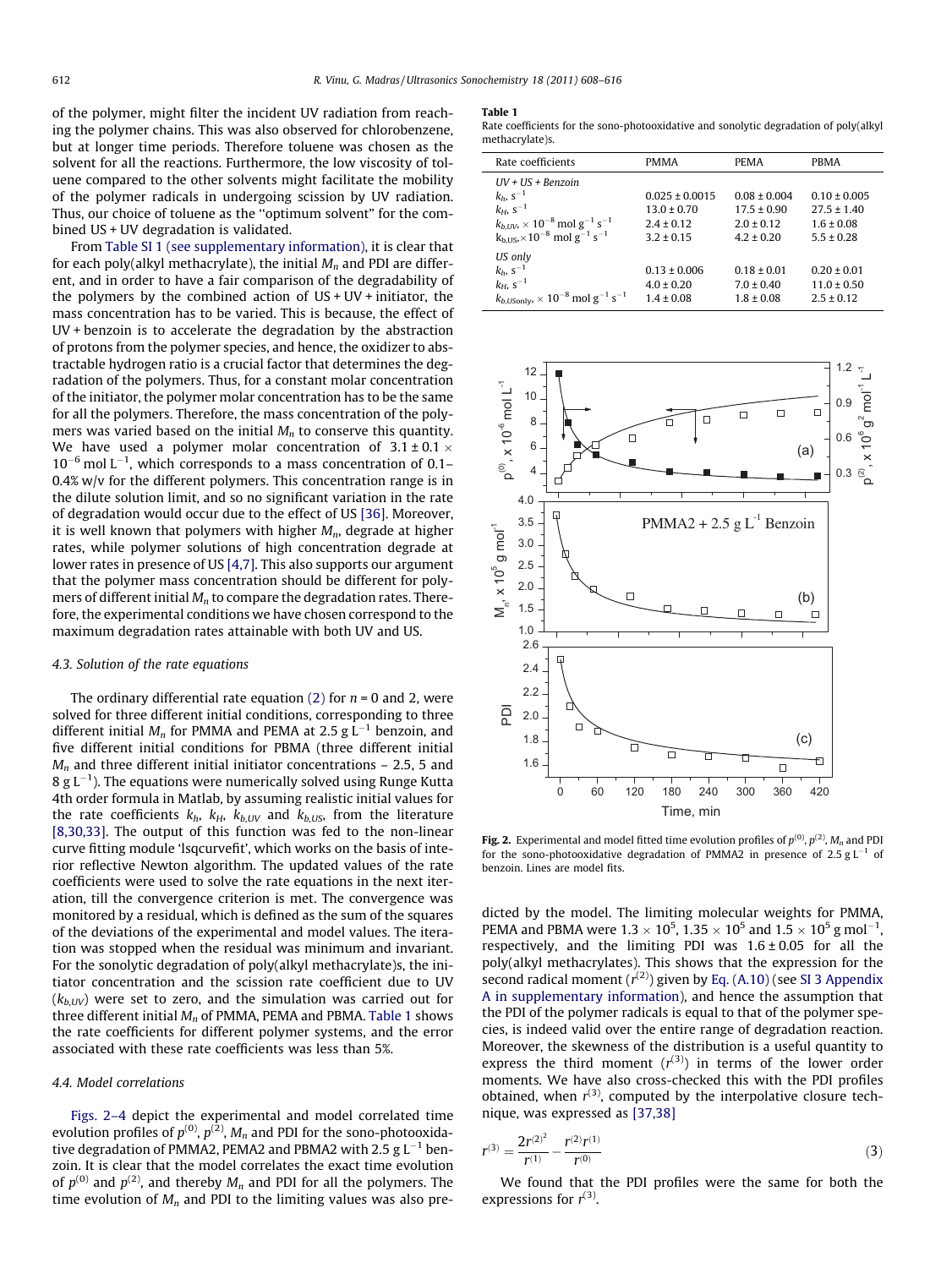

**Fig. 3.** Experimental and model fitted time evolution profiles of  $p^{(0)},$   $p^{(2)},$   $M_n$  and PDI for the sono-photooxidative degradation of PEMA2 in presence of  $2.5 \text{ g L}^{-1}$  of benzoin. Lines are model fits.

Fig. 5 shows the time evolution profiles of  $M_n$  and PDI for PBMA3 when degraded with three different initial concentrations of the initiator. The model predicts the  $M_n$  profiles quite well over the entire time period, while the PDI profiles are predicted well only in the initial time periods. At long time periods (5–7 h), the model slightly under predicts the PDI. However, this is only slightly higher than the experimental standard deviation of 0.05. Importantly, the model captures the saturation of the PDI at long time periods, which is characteristic of sono-photooxidative degradation. Hence, it is clear that higher concentrations of the initiator accelerate the initial degradation of the polymer by the formation of more polymer radicals, which can undergo scission by both US and UV. Nevertheless, the limiting  $M_n$  is not affected by the initiator, as it depends only on the solvent properties and the US intensity. The model predictions show that the  $M_n$  profiles tend to reach a limiting value at long time periods.

Fig. SI 4 (see supplementary information) shows the time evolution profiles of  $p^{(0)}, p^{(2)}, M_n$  and PDI for the sonolytic degradation of PBMA3. As the rate of degradation of the polymer is lesser with only US irradiation, the scission rate coefficient due to US ( $k_{b,US}$ ) is able to capture the profiles satisfactorily without the contribution from UV. This shows that the scission rate coefficient due to UV ( $k_{b,UV}$ ), is not an artifact to describe the kinetics of sono-photooxidative degradation, but an intrinsic parameter that accounts for the random scission of the polymer chains. In fact, the exclusion of  $k_{h\,IV}$  in the model Eq. (2) to describe the sono-photooxidative degradation resulted in poor predictions, especially in the initial time when the effect of UV + oxidizer is more pronounced. Further, from Fig. SI 5 (see supplementary information), the predictions of the model for the sonolytic degradation of PMMA2, PEMA2 and PBMA2 are in agreement with the experimental data. The model, apart from predicting the limiting  $M_n$ , also predicts the evolution of



**Fig. 4.** Experimental and model fitted time evolution profiles of  $p^{(0)}, p^{(2)}, M_n$  and PDI for the sono-photooxidative degradation of PBMA2 in presence of  $2.5 \text{ g L}^{-1}$  of benzoin. Lines are model fits.



Fig. 5. Effect of initial initiator concentration on the time evolution profiles of  $M_n$ and PDI (inset) for PBMA3. Lines are model fits.

PDI tending towards a limiting value of 1 at longer exposure hours  $(>7 h)$ .

Fig. 6 and Fig. SI 6 (see supplementary information) compares the  $M_n$  and PDI profiles during the sono-photooxidative and sonolytic degradation of PMMA1, PEMA1 and PBMA1, and PMMA3 and PEMA3, respectively. The accelerating effect of UV + initiator is very clear from the high initial rate of decrease of  $M_n$ . It can also be observed that, for the sonolytic degradation of PMMA1 and PEMA1 (Fig. 6(a) and 6(b)), the evolution to the limiting  $M_n$  is much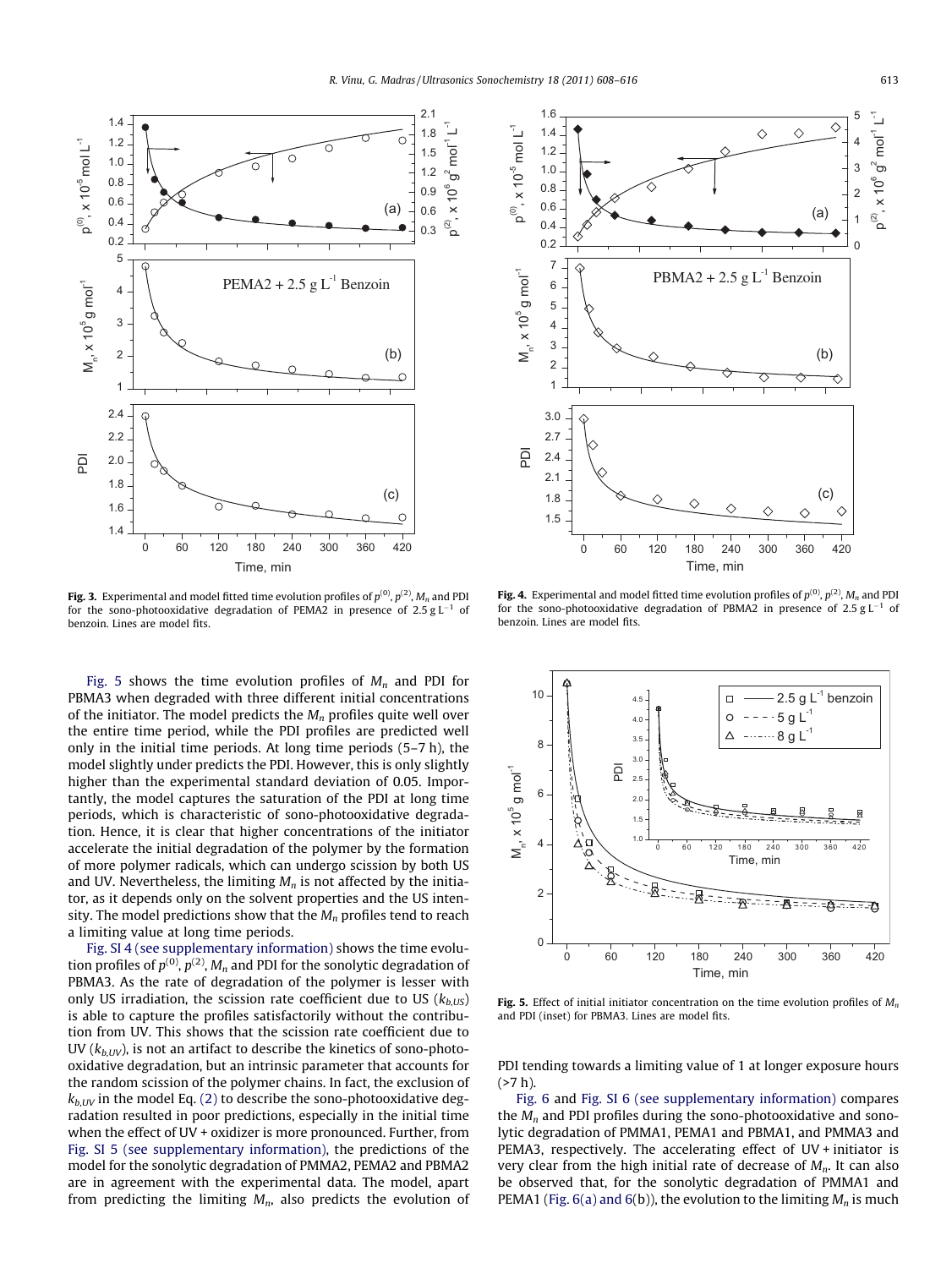slower compared to PBMA1 (Fig. 6(c)), PMMA3 and PEMA3 (Fig. SI 6 in supplementary information). This suggests that polymers with low  $M_n$  are degraded at lower rates compared to those with high  $M_n$ . This is consistent with the observation that long chain polymers offer more resistance to flow, thereby accumulating greater shear forces resulting in more frequent breakage. From the inset figures, it can be concluded that, for all the polymers, the sonophotooxidative degradation results in a limiting value of PDI of  $1.6 \pm 0.05$ , while the sonolytic degradation results in a continuous decrease of PDI towards unity.

## 4.5. Validation of rate coefficients

The order of the model fitted hydrogen abstraction rate coefficients,  $k_H$  and  $k_h$ , in Table 1, for both sono-photooxidative and sonolytic degradation agree well with the previously reported values of Madras and McCoy [30], for the degradation of poly(styrene) in presence of tetralin (a hydrogen donor). It can be observed that both  $k_H$  and  $k_h$ , increase with an increase in the alkyl side group of the poly(alkyl methacrylate)s. This means that the rate of formation of polymer radicals by hydrogen abstraction, and the formation of stable polymer species by proton addition are higher for alkyl methacrylates with bulky side groups. The important factor that determines the ease of formation of the radicals is the mobility of the polymer chains. It is well proven that the order of glass transition of the poly(alkyl methacrylate)s follows: PMMA > PEMA > PBMA [16]. Hence, with increase in size of the side chain, the free volume increases, thereby resulting in an increase of chain mobility. Hence,



Fig. 6. Experimental and model fitted time evolution profiles of  $M_n$  and PDI (inset) for the sono-photooxidative and sonolytic degradation of (a) PMMA1 (b) PEMA1 and (c) PBMA1. [Legend: Open symbols/solid line  $-$  UV + US + 2.5 g L<sup>-1</sup> benzoin; Filled symbols/dashed line – US only].

our model fitted values of the hydrogen abstraction rate coefficients reflect the exact trends. The order of the scission rate coefficients,  $k_{h,US}$  and  $k_{h,UV}$ , also match with the previous studies of the photoand sonolytic degradation of poly(alkyl methacrylate)s [8,33].

The rate coefficients,  $k_{b,US}$  and  $k_{b,UV}$ , signify the US contribution to polymer scission in the presence of UV radiation, and the UV contribution to polymer scission in the presence of US, respectively. In our reaction mechanism, the radicals are formed by both UV and US, i.e., by the hydrogen abstraction reactions due to UV and US (reactions B1 and B2), and due to the hydrogen abstraction of the initiator radicals by UV (reaction D). The mechanism does not incorporate the radicals formed by UV and US, separately. Hence, the proposed mechanism is indeed non-additive in terms of the rate coefficients.

In fact, the rate coefficient,  $k_{b,UV}$ , is an order of magnitude higher compared to that previously observed for the photocatalytic degradation of PMMA with  $TiO<sub>2</sub>$ . This shows the accelerating effect due to the combination of US + UV + initiator in the degradation. The rate coefficient,  $k_{b,US}$  (O(10<sup>-8</sup>)) is two orders of magnitude higher than the rate coefficient  $k_1$  (= $k_b k_b / k_H$ ) reported for the US degradation of polymers [8]. However, the incorporation of the hydrogen abstraction rate coefficients with  $k_{b,US}$  would suggest that the order is nearly the same. It can also be observed that  $k_{h,US}$ , for the sonophotooxidative degradation is 50% higher than the sonolytic degradation for all the poly(alkyl methacrylate)s. This shows that the US contribution to the degradation of the polymer is enhanced by coupling with UV radiation. Therefore, the above discussion confirms the observation previously made for the sonophotocatalytic degradation of water soluble polymers [21], that the effect of US + UV on the degradation of the polymers is not just an additive effect of the rate coefficients of the individual processes, but a net synergism due to the interaction of both the competing processes.

The order of the scission rate coefficients reported in this work also matches well with the rate coefficients of the individual processes. Among the poly(alkyl methacrylate)s, the main chain scission due to UV follows the order: PMMA > PEMA > PBMA [16], while the order is the reversed for US degradation [8]. This variation can also be observed in the present work for  $k_{b,UV}$  and  $k_{b,US}$ for the sono-photooxidative degradation, where these rate coefficients exhibit a linear variation with the length of the alkyl side chain of the alkyl methacrylates (Fig. 7).

## 4.6. Effect of US and UV intensity

Interestingly, the limiting PDI for all the poly(alkyl methacrylate)s tends to 1.6  $\pm$  0.05, irrespective of the initial  $M_n$  and the initial PDI of the polymers. This value lies in between the limiting values of 1 and 2, observed for the degradation of the polymer with only US and UV radiation, respectively. The fact that this is invariant with the initial  $M_n$  and PDI suggests that, the effect of UV + initiator and US on the degradation of the polymer is such that UV + initiator accelerates the degradation of the polymer in the initial period, and once most of the initiator is depleted, UV only acts to break the shorter polymer chains, while US exhibits a dominating effect in the scission of the longer chains. This combined action results in the PDI to evolve to a value between 1 and 2. The invariant nature of the limiting PDI for all the poly(alkyl methacrylate)s is suggestive of the fact that the scission occurs mostly in the main chain of the polymer and ester side groups are not involved. If UV radiation were to affect the side chains, then other oxidation products like aldehydes and ketones would be formed, which might result in different limiting PDI for each of the polymers. This is because PBMA has bulky butyl group, whose products of oxidation will have higher size compared to the oxidation products of PEMA and PMMA. This would result in a higher limiting PDI for PBMA compared to PEMA and PMMA.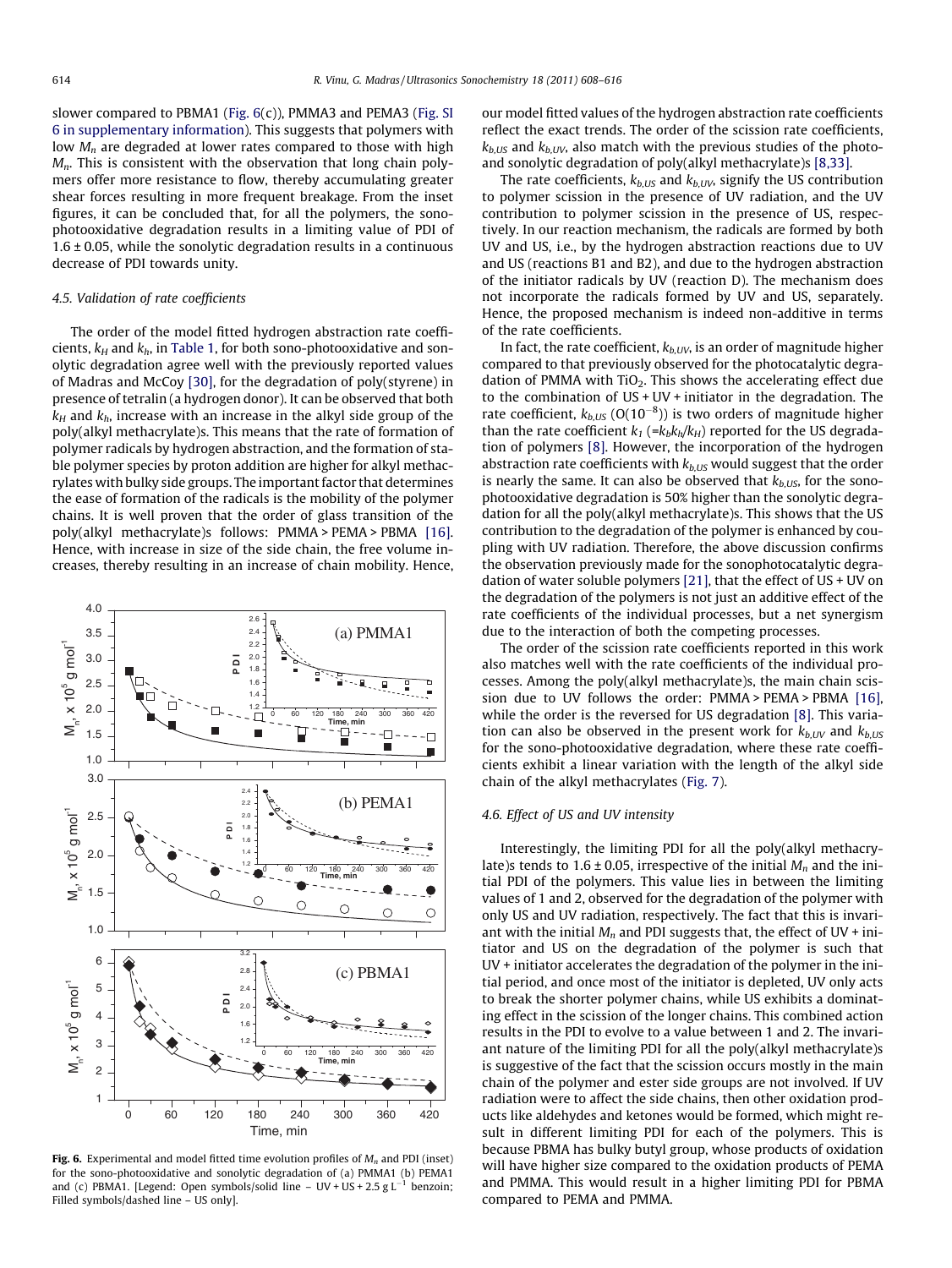

Fig. 7. Variation of the scission rate coefficients with the length of the alkyl side group of the poly(alkyl methacrylate)s.

As US plays a significant role in reducing the polymer PDI towards unity owing to its mechanical nature of scission, the factors that affect cavitation should also have an impact on the limiting PDI reached with the US + UV system. Hence, we have conducted the sono-photooxidative degradation of PMMA3 with 2.5  $g L^{-1}$ benzoin, at three different US intensities, viz., 1.2, 1.6 and 2.0 W cm<sup> $-2$ </sup>. The result in Fig. 8 shows that the steady state PDI for different US intensities at a constant UV intensity of 965 µW cm<sup>-2</sup> follows the order: 1.6 ± 0.05 (1.2 W cm<sup>-2</sup>) > 1.5 ± 0.03 (1.6 W cm<sup>-2</sup>) > 1.4 ± 0.04 (2.0 W cm<sup>-2</sup>). This is also accompanied by a reduction of limiting  $M_n$ , which follows the same order. Price and Smith [5] have also observed a reduction in the limiting  $M_n$  and PDI with increasing US intensity for the degradation of poly(styrene). This is because the US intensity is proportional to the square of the acoustic pressure amplitude and increases the maximum radius of the cavitation bubbles during collapse. This leads to higher shear forces and, therefore, a lower value of limiting  $M_n$  and PDI is attained.

Similarly, by increasing the intensity of UV radiation it should be possible to decrease the limiting  $M_n$  and increase the PDI, as more number of shorter chains are susceptible to degradation at high UV intensities. To verify this, we have conducted an experiment with UV intensity of 1616  $\mu$ W cm<sup>-2</sup> (400 W HPML) and US intensity of 1.2 W  $cm^{-2}$ . The steady state evolution of PDI (Fig. 8) shows that the limiting PDI indeed increases to  $1.7 \pm 0.04$ , compared to that of  $1.6 \pm 0.05$  with UV intensity of 965  $\mu$ W cm<sup>-2</sup>. The  $M_n$  profiles in the initial time period for both these conditions were nearly the same, while the limiting  $M_n$  was lower for the high UV intensity system. These suggest that, by tweaking the intensity of US and UV radiation, the PDI of the polymers can be tailored between 1 and 2. This opens up a new possibility of mechano-chemical reactions by coupling UV radiation with US to simultaneously degrade high polymers and modify the end properties  $(M_n$  and PDI) of the degraded polymer by simply altering the reaction conditions. Currently, it is not clear if the value of limiting PDI we have obtained is applicable for a wide class of polymers or is it restricted only to poly(alkyl methacrylate)s. For a thorough understanding of the process, our future studies would involve the effect of different operational parameters like UV intensity, US intensity, solvent characteristics and temperature on the final properties of various polymers during sono-photooxidative degradation.



Fig. 8. Effect of US and UV intensity on the time evolution of  $M_n$  (inset) and PDI for the sono-photooxidative degradation of PMMA3 with  $2.5$  g  $L^{-1}$  benzoin.

## 5. Conclusions

In this study, we have evaluated the sono-photooxidative degradation of PMMA, PEMA and PBMA with benzoin as the photoinitiator, and toluene as the solvent. The polymers of varying initial  $M_n$ and PDI were synthesized and subjected to degradation. The time evolution profiles of  $M_n$  during the degradation suggested that the order of degradation among the different systems followed: US + UV + initiator > US + UV > US only > UV + initiator. The PDI profiles suggested that the sono-photooxidative degradation results in a limiting PDI of  $1.6 \pm 0.05$  for all the poly(alkyl methacrylate)s, which is in between the limiting values of 1 and 2 for the US and UV degradation, respectively. An interesting aspect of the limiting PDI of the sono-photooxidative system is that, the final PDI varies between 1 and 2. The final PDI is 1 and 2 when the degradation occurs due to mid-point scission alone and UV alone, respectively. We show that by carefully selecting the reaction conditions (like UV and US intensity), the final MW and PDI of the poly(alkyl methacrylates) can be tuned. A comprehensive mechanism of degradation was proposed based on the accelerating effect of the initiator in the formation of polymer radicals by hydrogen abstraction, and the mid-point and random chain scission of the polymers induced by US and UV radiation, respectively. A continuous distribution kinetics model was used for correlating the degradation of the polymers. The model predicted time evolution profiles of  $M_n$  and PDI of the polymers during degradation were in good agreement with the experimental data, and all the salient features of the degradation were captured by the model. The scission rate coefficient due to US and UV exhibited a linear increase and decrease with the size of alkyl side chain of the poly(alkyl methacrylate)s, respectively. The possibility of altering the PDI of the degraded polymer by varying the US and UV intensity has been examined.

## Acknowledgments

The corresponding author thanks the department of science and technology for financial support and the Swarnajayanthi fellowship.

## Appendix A. Supplementary data

Supplementary data associated with this article can be found, in the online version, at doi:10.1016/j.ultsonch.2010.09.005.